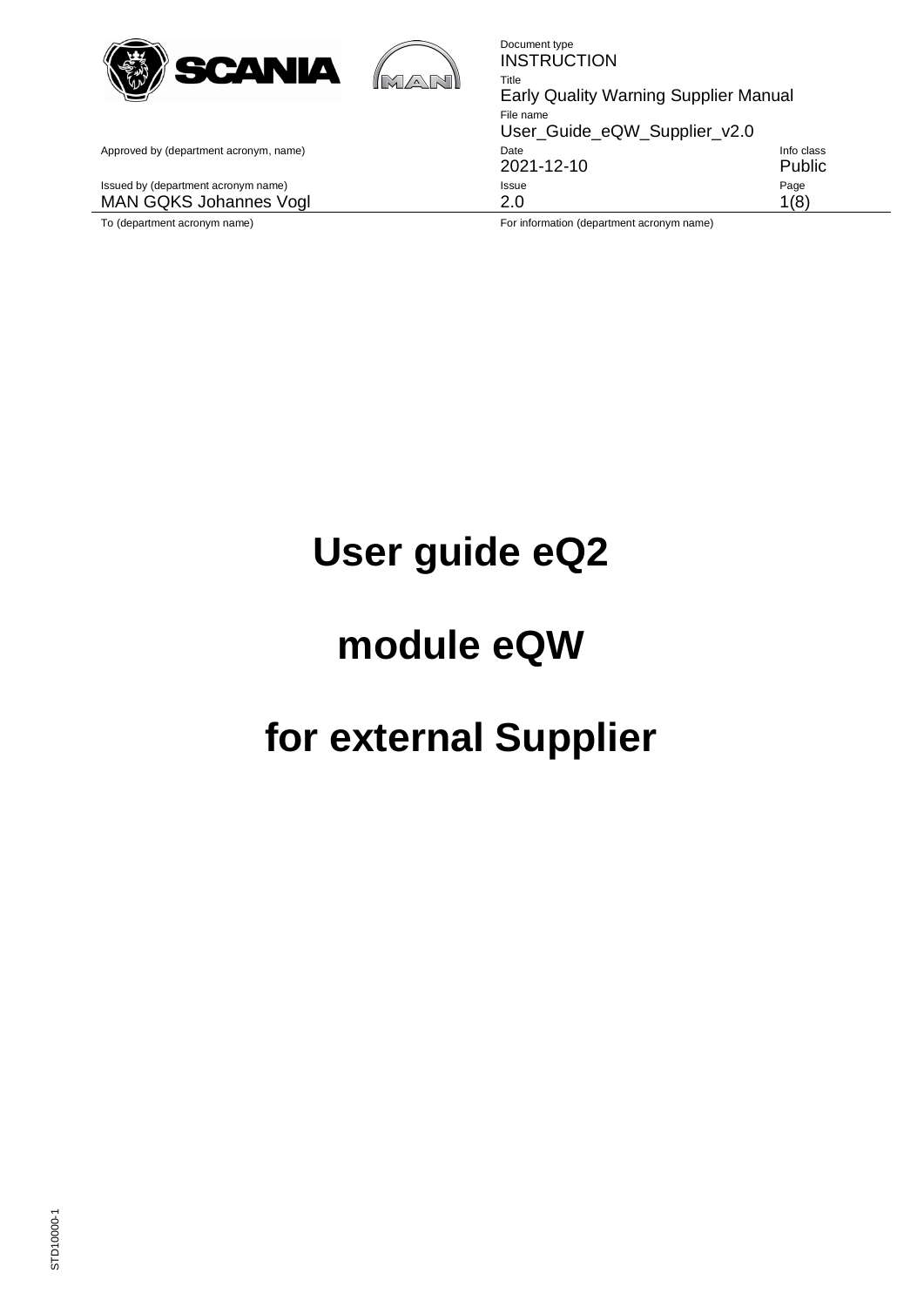

Document type **INSTRUCTION** Title Early Quality Warning Supplier Manual File name User\_Guide\_eQW\_Supplier\_v2.0 Approved by (department acronym, name) and the Info class of the Info class of the Info class of the Info class 2021-12-10 Public<br> MAN GQKS Johannes Vogl 2.0 2.0 2(8)

## <span id="page-1-0"></span>**Update history:**

| Version |                                             | Date       | Resp.             |
|---------|---------------------------------------------|------------|-------------------|
| 1.2     | Changed log in via SSP                      | 2013-11-12 | <b>SSSSPZ</b>     |
| 1.3     | Update                                      | 2015-01-30 | <b>SNLVIJ</b>     |
| 1.4     | Update                                      | 2015-03-20 | <b>SNLVIJ</b>     |
| 1.5     | Update                                      | 2015-10-23 | <b>SNLVIJ</b>     |
| 2.0     | Bootstrap Update, neutralization MAN/SCANIA | 2021-12-10 | C <sub>5242</sub> |

Release information is published in the manual "eQuality for suppliers".

#### <span id="page-1-1"></span>**Table of Contents**

| 1              |  |
|----------------|--|
| 2 <sup>1</sup> |  |
| 3 <sup>1</sup> |  |
|                |  |
|                |  |
|                |  |

## <span id="page-1-2"></span>**Support**

External supplier users should always first check the BOT / FAQ / user manuals, then contact their local eQ2 administrator for support / questions. The local administrator can contact the [purchasing.system.support@scania.com](mailto:purchasing.system.support@scania.com) or for local suppliers in Latin America [SupplierPortal.SLA@scania.com](mailto:SupplierPortal.SLA@scania.com) .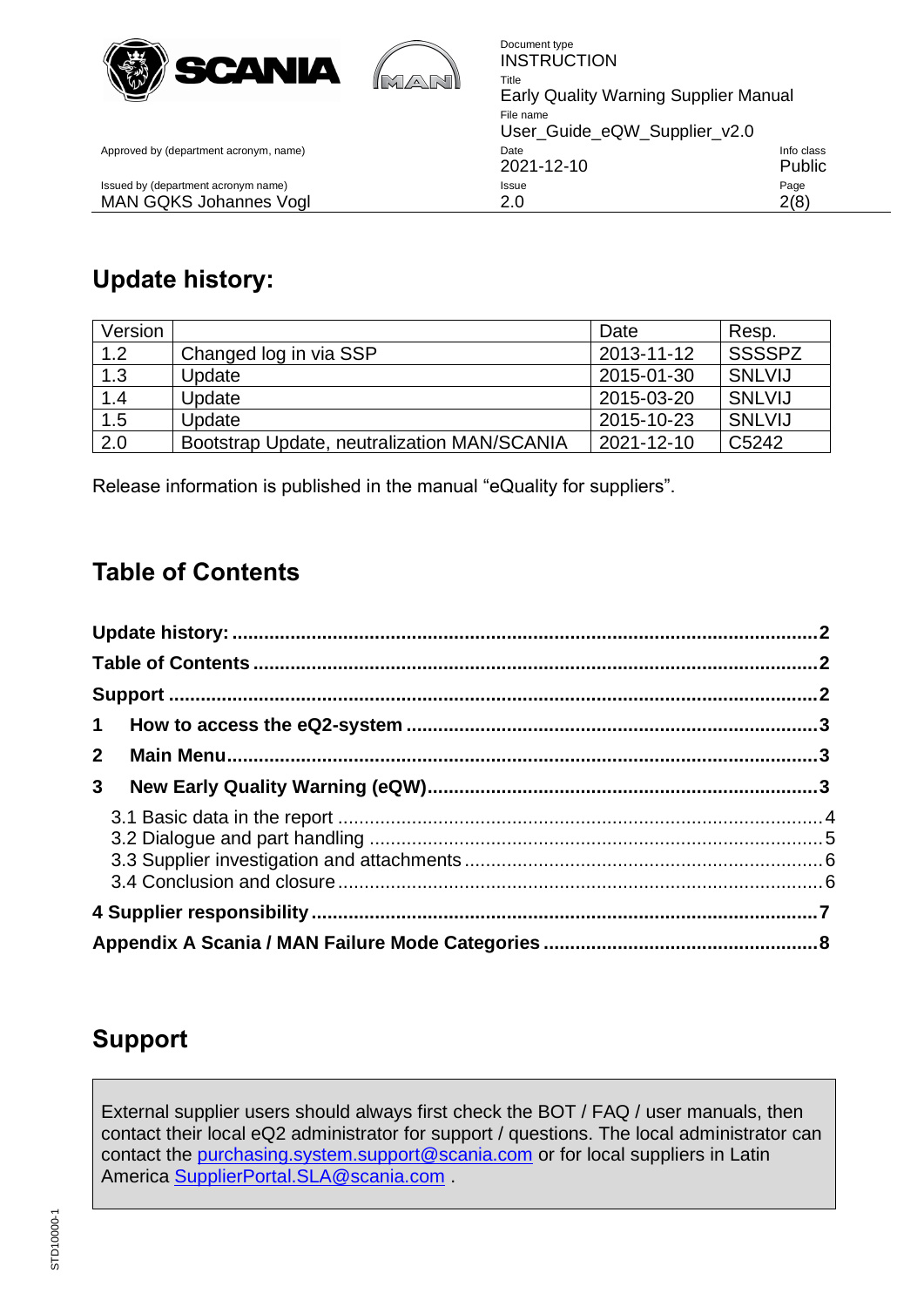

Document type **INSTRUCTION** Title Early Quality Warning Supplier Manual File name User\_Guide\_eQW\_Supplier\_v2.0 Approved by (department acronym, name) and the Info class of the Info class of the Info class of the Info class 2021-12-10 Public Issued by (department acronym name) **ISSUE ISSUE ISSUE Page Page** MAN GQKS Johannes Vogl 3(8) 32.0 32.0

## <span id="page-2-0"></span>**1 How to access the eQ2-system**

The access giving and log in procedure is described in the document "FAQ eQ2 Scania & [MAN"](https://supplier.scania.com/wp-content/uploads/SSP_FAQ_eQ2_External_v4.pdf) stored on Scania Supplier Portal <https://supplier.scania.com/applications/eq2/> .

#### <span id="page-2-1"></span>**2 Main Menu**

Once you have logged in to the eQ2 system, you will see the main menu.

| eQ2<br>Home                                                                                                                                                                                                                            | Actions $\vee$                               | Search/ Update Contacts $\sim$ | User Guides $\sim$    |                                                                                                                                                                                                                                                                                                                                                                                                                                                                                                                                                                                                                                                     |                     | Logout                  |               |  |
|----------------------------------------------------------------------------------------------------------------------------------------------------------------------------------------------------------------------------------------|----------------------------------------------|--------------------------------|-----------------------|-----------------------------------------------------------------------------------------------------------------------------------------------------------------------------------------------------------------------------------------------------------------------------------------------------------------------------------------------------------------------------------------------------------------------------------------------------------------------------------------------------------------------------------------------------------------------------------------------------------------------------------------------------|---------------------|-------------------------|---------------|--|
| <b>General information</b><br>A new user interface (UI) for external supplier users has been installed on Friday evening December 10 <sup>th</sup> . Microsoft Internet Explorer can not be used anymore for eQ2 on the external side. |                                              |                                |                       |                                                                                                                                                                                                                                                                                                                                                                                                                                                                                                                                                                                                                                                     |                     |                         |               |  |
| Customer Requirements (CVS10).                                                                                                                                                                                                         |                                              |                                |                       | Chrome / Edge are the preferred browsers and pop ups shall be allowed. It is advised to clean "Browsing history" and "Cached images and files" after releases. When having questions, you are referred to the FAQ's,<br>eQ2 user guides and release information published for Scania on the external eQ2 SSP portal site and internal eQ2 homepage. When noticing suspected behaviors or bugs, send a mail with relevant (user) details<br>and screenshots to purchasing.system.support@scania.com . To assure working user accounts for enough staff, the supplier administrator shall check, validate and update the eQ2 contact window according |                     |                         |               |  |
| <b>User Information</b>                                                                                                                                                                                                                |                                              |                                |                       |                                                                                                                                                                                                                                                                                                                                                                                                                                                                                                                                                                                                                                                     | <b>Quick Search</b> |                         |               |  |
| <b>Current Supplier:</b><br>0197801, SCANIA CV AB                                                                                                                                                                                      |                                              |                                |                       |                                                                                                                                                                                                                                                                                                                                                                                                                                                                                                                                                                                                                                                     |                     |                         | Search report |  |
| <b>Current User:</b><br>01978                                                                                                                                                                                                          |                                              | Refresh                        |                       |                                                                                                                                                                                                                                                                                                                                                                                                                                                                                                                                                                                                                                                     |                     |                         |               |  |
| Map another user account                                                                                                                                                                                                               | Remove mapping for an user account           |                                |                       |                                                                                                                                                                                                                                                                                                                                                                                                                                                                                                                                                                                                                                                     |                     |                         |               |  |
| My open eQuality cases                                                                                                                                                                                                                 |                                              |                                |                       |                                                                                                                                                                                                                                                                                                                                                                                                                                                                                                                                                                                                                                                     |                     |                         |               |  |
| <b>Number</b>                                                                                                                                                                                                                          | <b>Part Number</b>                           | <b>Type Of Report</b>          | <b>Issued Date</b>    | <b>Last Answer Date RC/LTA</b>                                                                                                                                                                                                                                                                                                                                                                                                                                                                                                                                                                                                                      | <b>Supplier No</b>  | <b>Escalated Report</b> |               |  |
|                                                                                                                                                                                                                                        | Open eQuality cases at 0197801, SCANIA CV AB |                                |                       |                                                                                                                                                                                                                                                                                                                                                                                                                                                                                                                                                                                                                                                     |                     |                         |               |  |
| <b>Number</b>                                                                                                                                                                                                                          | <b>Part Number</b>                           | <b>Type Of Report</b>          | <b>Issued Date</b>    | <b>Last Answer Date RC/LTA</b>                                                                                                                                                                                                                                                                                                                                                                                                                                                                                                                                                                                                                      | <b>Supplier No</b>  | <b>Escalated Report</b> |               |  |
|                                                                                                                                                                                                                                        | My open Early Quality Warning cases          |                                |                       |                                                                                                                                                                                                                                                                                                                                                                                                                                                                                                                                                                                                                                                     |                     |                         |               |  |
| <b>Number</b>                                                                                                                                                                                                                          | Part No                                      |                                | <b>Type Of Report</b> | <b>Issued Date</b>                                                                                                                                                                                                                                                                                                                                                                                                                                                                                                                                                                                                                                  |                     | <b>Supplier No</b>      |               |  |
| Open Early Quality Warning cases at 0197801, SCANIA CV AB                                                                                                                                                                              |                                              |                                |                       |                                                                                                                                                                                                                                                                                                                                                                                                                                                                                                                                                                                                                                                     |                     |                         |               |  |
|                                                                                                                                                                                                                                        |                                              |                                |                       |                                                                                                                                                                                                                                                                                                                                                                                                                                                                                                                                                                                                                                                     |                     |                         |               |  |

## <span id="page-2-2"></span>**3 New Early Quality Warning (eQW)**

An eQW report can be issued for various reasons. There are 3 types of reports referring to Warranty, Field Quality or Production. Early Quality Warning reports are handling suspected product quality symptoms where external supplier support and expertise is needed to determine if there is a problem. The aim is early containment and reduction of the possible affected populations and consequential costs.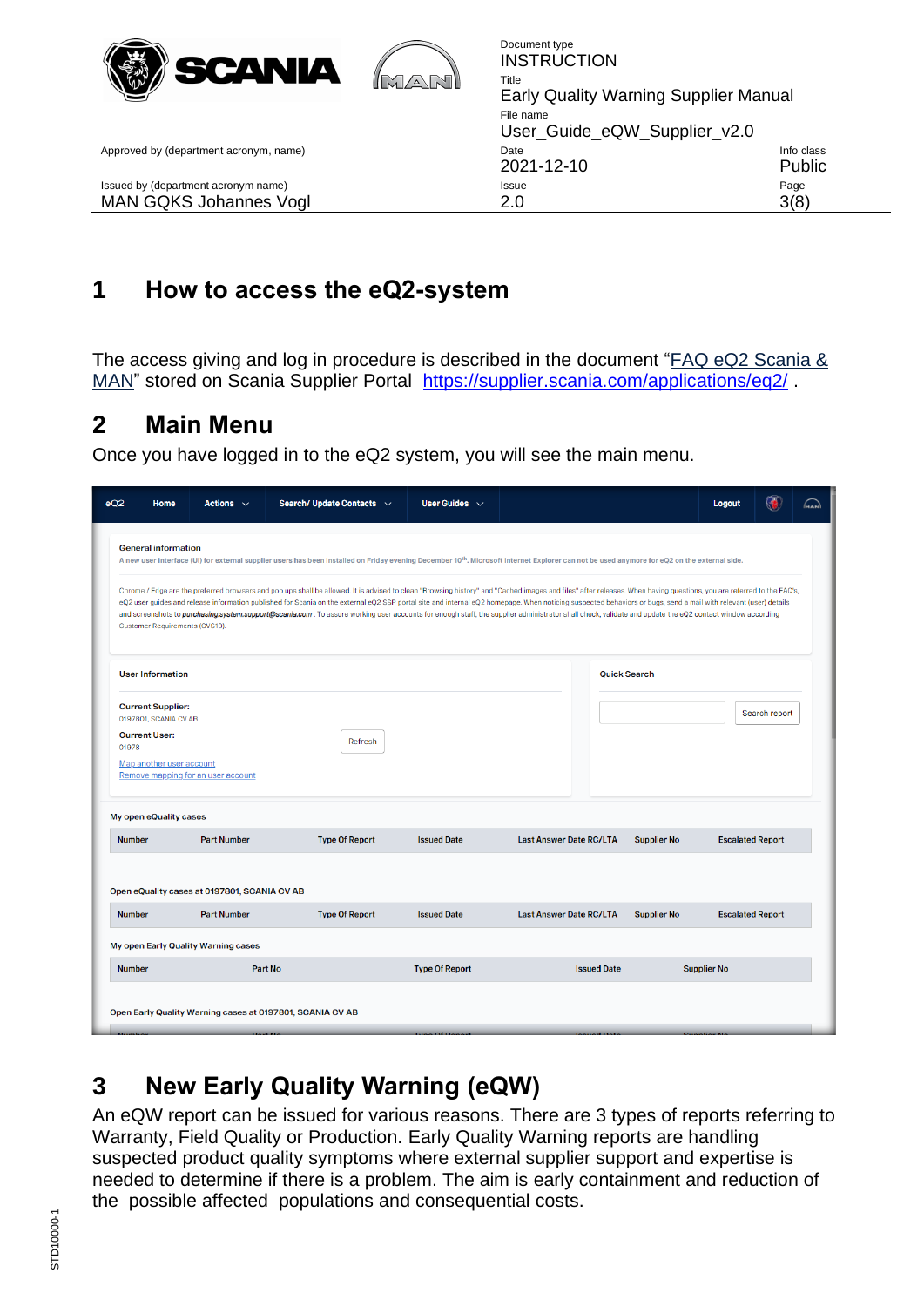

Document type **INSTRUCTION** Title Early Quality Warning Supplier Manual File name User\_Guide\_eQW\_Supplier\_v2.0 Approved by (department acronym, name) and the Info class of the Info class of the Info class of the Info class 2021-12-10 Public Issued by (department acronym name) **ISSUE ISSUE ISSUE Page Page** MAN GQKS Johannes Vogl 2.0 2.0 4(8)

An eQuality report should be issued for all parts and components being outside specification or giving malfunction when assembled.

When a new eQW report is issued, the responsible person and defined "other mail receivers" for eQW will receive an e-mail with the basic information and a link to the report. By clicking the link and log on to the system you will have access to more information in the report, which will be displayed under my open cases.

#### <span id="page-3-0"></span>**3.1 Basic data in the report**

The basic information for the deviation is shown in the beginning of the report. Here you can find:

- A box that you must fill in that you have reviewed and read the report.
- Report number
- The name and phone number of the person who has issued the report.
- Issued date.
- PRU. Scania production units.
- Type of Report.
- Part number and part description.
- The responsible buyer and SQA (mandatory).
- FQ Engineer and Analysis Coordinator Warranty (if applicable)
- Supplier number and supplier name
- Responsible at supplier, this is the person who is set into the system as main responsible at supplier.
- Failure Mode category, see appendix A for more info.
- Number of suspected parts, kilograms, litres, meters,…
- Attachment from Scania/MAN
- General information and requested actions.
- Description of deviation. A field where the issuer will give all information necessary for supplier to work with.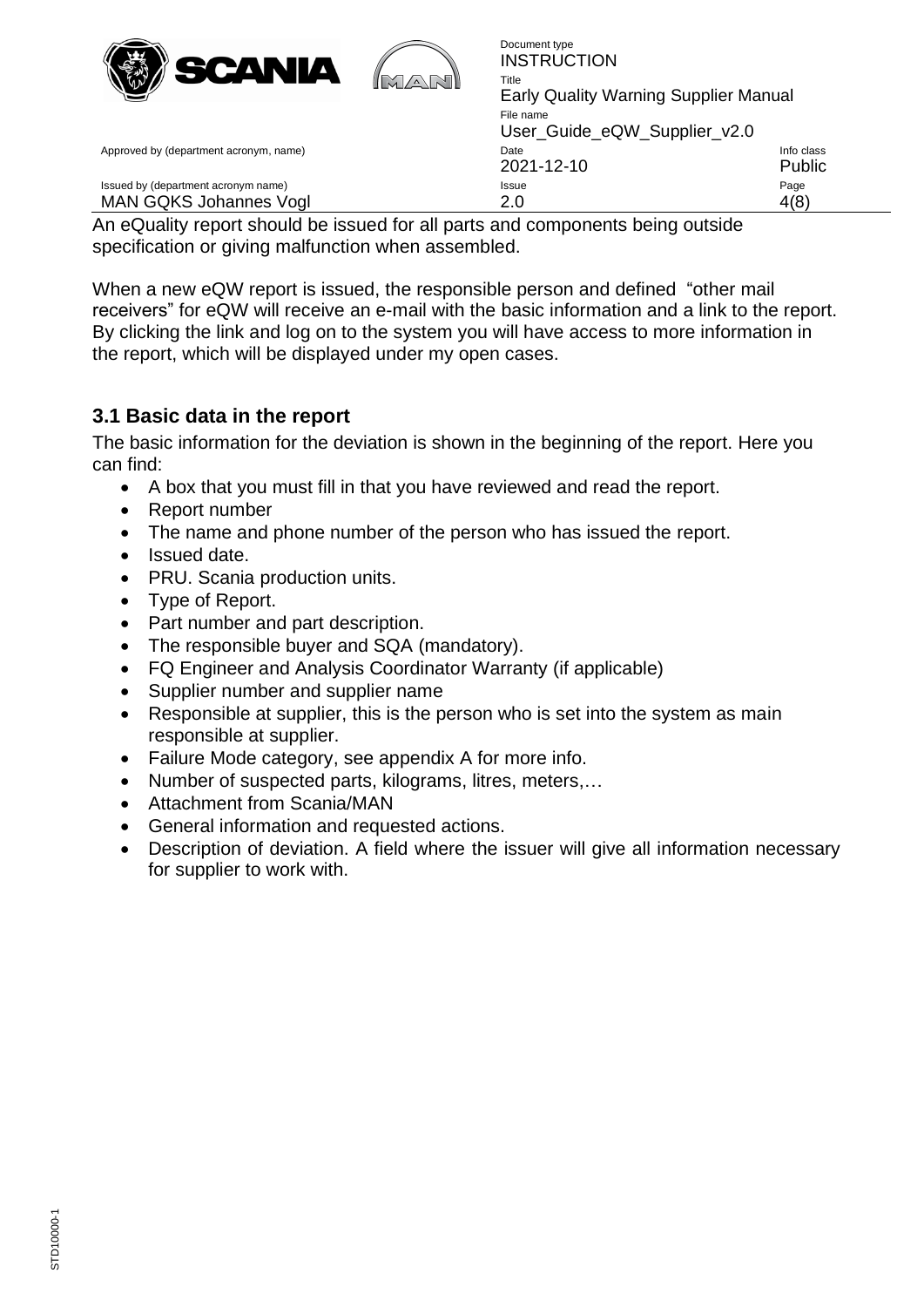

Document type **INSTRUCTION** Title Early Quality Warning Supplier Manual File name User\_Guide\_eQW\_Supplier\_v2.0 Approved by (department acronym, name) and the United State Info class control of the United State Info class 2021-12-10 Public Issued by (department acronym name) **ISSUE ISSUE ISSUE ISSUE Page** MAN GQKS Johannes Vogl 2.0 2.0 5(8)

| Early Quality Warning - EQW<br><b>E</b> iy Quality Warning report has been received                                                                                                                                                                     | Mandatory box to answer<br>when the eQW is read.                       | $\times$                                                                                                                                                                                                                      |
|---------------------------------------------------------------------------------------------------------------------------------------------------------------------------------------------------------------------------------------------------------|------------------------------------------------------------------------|-------------------------------------------------------------------------------------------------------------------------------------------------------------------------------------------------------------------------------|
| Report no:<br>E009026                                                                                                                                                                                                                                   | <b>Issuer:</b>                                                         | Issued:<br>2021-12-01                                                                                                                                                                                                         |
| PRU:<br>MAN - Bus Starachowice                                                                                                                                                                                                                          | Type of report:<br>Early Production Warning                            |                                                                                                                                                                                                                               |
| Part number:<br>34.25480-5242                                                                                                                                                                                                                           | Part description:<br>EL-LEITUNGSSATZ TUER MITTELTEIL AUSSENTASTER NACH |                                                                                                                                                                                                                               |
| <b>Buver name:</b><br>BO1 N.N.<br>123456<br><b>Supplier Name:</b>                                                                                                                                                                                       | SOM/OMP:                                                               | <b>FQ Engineer</b>                                                                                                                                                                                                            |
| <b>Supplier No:</b><br>Duns number:                                                                                                                                                                                                                     |                                                                        |                                                                                                                                                                                                                               |
| <b>Goods address:</b>                                                                                                                                                                                                                                   |                                                                        |                                                                                                                                                                                                                               |
| Responsible at supplier:                                                                                                                                                                                                                                | <b>Analysis Coordinator Warranty</b>                                   | <b>Attached documents</b>                                                                                                                                                                                                     |
| <b>Failure Mode Category:</b><br>Assembling                                                                                                                                                                                                             | <b>Suspected quantity:</b><br>1 parts                                  | from Scania/MAN.                                                                                                                                                                                                              |
| <b>Attachments links from Scania/MAN</b>                                                                                                                                                                                                                | <b>Inserted date</b>                                                   | Delete attachment from Scania/MAN                                                                                                                                                                                             |
| General information & requested actions<br>This Early Quality Warning report has been issued due to that Scania/MAN has<br>discovered a quality deviation in Scania/MAN production                                                                      |                                                                        | The root cause has not yet been identified and Scania/MAN now request assistance from you to find the root cause, which might be supplier and/or Scania/MAN related, in order to start corrective actions and prevent further |
| Scania/MAN expect you to confirm that this report has been received within 24 h by checking the box above.                                                                                                                                              |                                                                        |                                                                                                                                                                                                                               |
| <b>Description of symptom:</b><br>c5242: 2021-12-01 10:49:02<br><b>Description: Test</b><br>Consequence: Test<br>Where was it found: Test<br>Production date Scania/MAN: Test<br>Production date Supplier/marking/time period: Test<br>Other info: Test | Description and<br>information from<br>Scania/MAN                      | Important information<br>why this report is<br>issued and what is<br>expected from you.                                                                                                                                       |

#### <span id="page-4-0"></span>**3.2 Dialogue and part handling**

- Dialogue between Scania/MAN and Supplier for exchange of information
- Return suspected parts to supplier. Here you mark a box if the part is needed for analysis.
- Tracking is also done in the report, Supplier put a cross in the box when the part arrive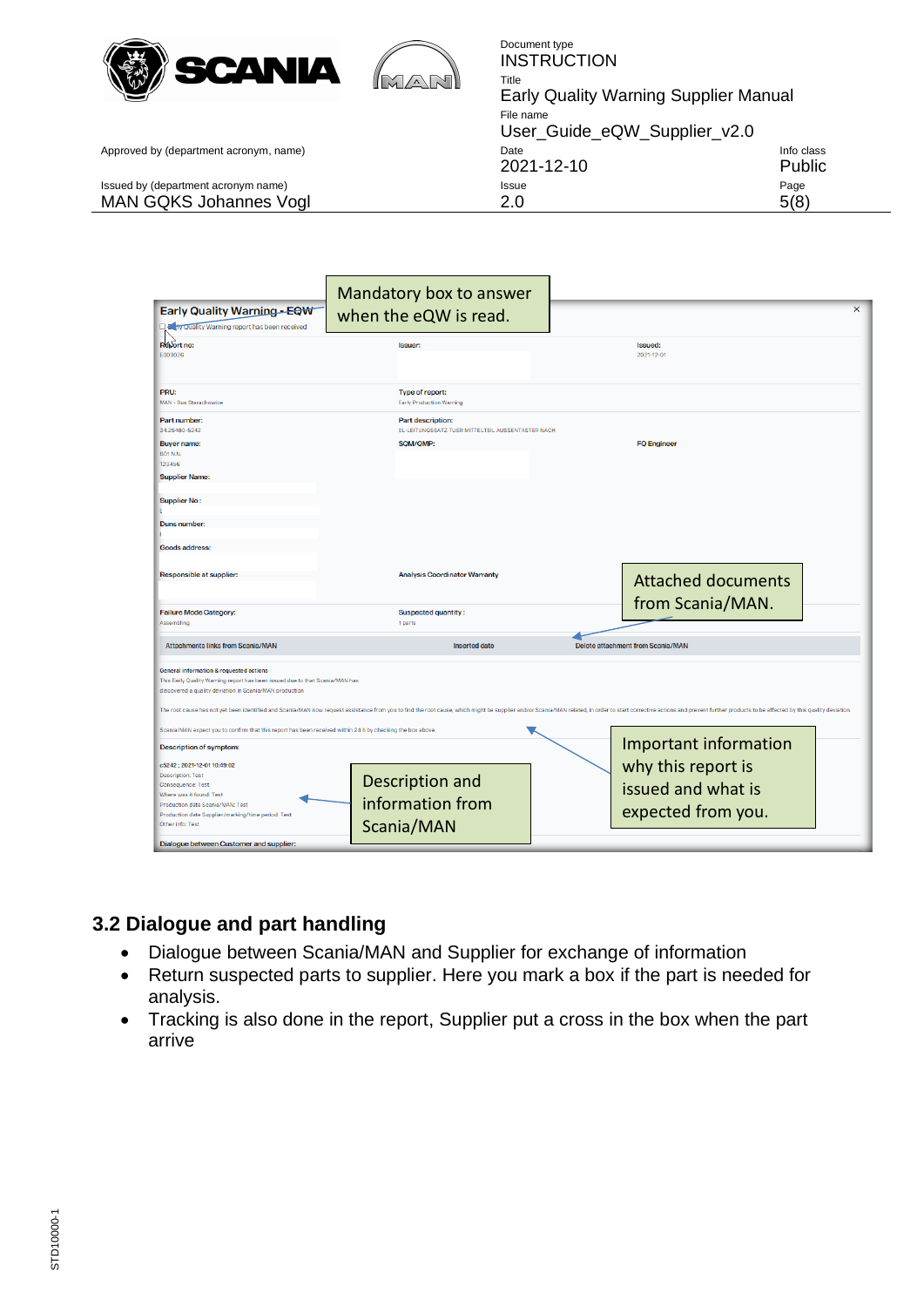

#### <span id="page-5-0"></span>**3.3 Supplier investigation and attachments**

- The initial quality investigations shall be logged in the boxes below for the activities done. If you answer "No" it's possible to change to "Yes" when the activity is done. If you answer "Yes" it's not possible to change to "No".
- Supplier has the possibility to attach documents.

| <b>Attachments links from Suppliers</b>                                                                                                                                                 | <b>Inserted date</b> |
|-----------------------------------------------------------------------------------------------------------------------------------------------------------------------------------------|----------------------|
| (Allowed file types: .doc .docx .xls x.lsx .ppt .pptx .pdf .jpeg .jpg .bmp .txt .gif .png .wmv .mov)<br>(Files must be less than 20 MB)                                                 |                      |
| Add                                                                                                                                                                                     |                      |
| Datei auswählen   Keine Datei ausgewählt                                                                                                                                                |                      |
| Attachment from supplier:                                                                                                                                                               |                      |
| $\bullet$ Yes $\circ$ No                                                                                                                                                                |                      |
| Initial quality investigation reports - reports<br>Results from the initial investigation such as measurement and test reports are attached to this EQW-report?                         |                      |
| IO Yes ® No                                                                                                                                                                             |                      |
| Initial quality investigation - changes Have any rework, design or production process changes been made concerning the parts in point which might be related to this quality deviation? |                      |
| Initial quality investigation - parts & specifications<br>Have parts in production been checked against valid Scania/MAN specifications and requirements?<br>$\bullet$ Yes $\circ$ No   |                      |

#### <span id="page-5-1"></span>**3.4 Conclusion and closure**

- Supplier fills in the description and results in the field below.
- Scania's/MAN's conclusion is stated in the boxes.
	- $\circ$  When it is determined that it is a supplier deviation, there will be an eQuality issued. The link directly to the eQuality report is available.
	- o If the deviation can't be related to the supplier, Scania/MAN closes the eQW. A statement of Scania's /MAN's corrective action is given.
- All added information in the report during the handling is saved only when "Save and send" is pushed.
- When the report is closed, the closing date is shown under "Close case:".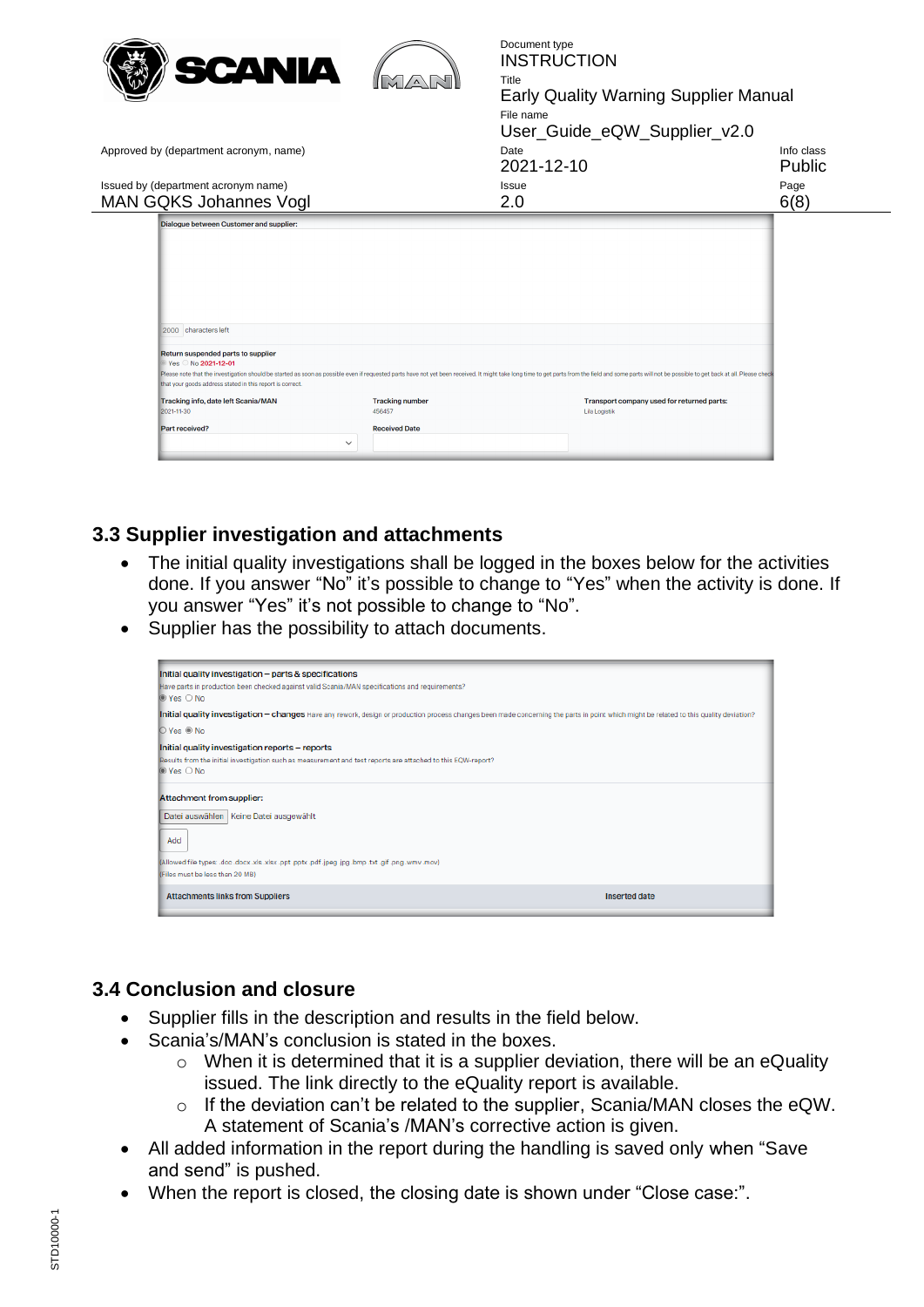

Document type **INSTRUCTION** Title Early Quality Warning Supplier Manual File name User\_Guide\_eQW\_Supplier\_v2.0 Approved by (department acronym, name) and the United State Info class control of the United State Info class 2021-12-10 Public<br>
Issue Page MAN GQKS Johannes Vogl 2.0 2.0 2.0

## Issued by (department acronym name) Issue

| Description of quality investigation results & conclusion                                                                                                                 |                         |                                                                   |               |
|---------------------------------------------------------------------------------------------------------------------------------------------------------------------------|-------------------------|-------------------------------------------------------------------|---------------|
|                                                                                                                                                                           |                         | Supplier findings and results                                     |               |
| 2000 characters left                                                                                                                                                      |                         |                                                                   |               |
| 98006688_02; 2021-12-01 11:15:22<br><b>Test blabla</b>                                                                                                                    |                         | Scania's/MAN's decision<br>to issue an eQuality<br>report or not. |               |
| <b>Conclusion &amp; continuation</b>                                                                                                                                      |                         |                                                                   |               |
| An eQuality report has been issued because the part is out of specification 2021-12-01<br>An eQuality report has not been issued because the part is within specification |                         |                                                                   |               |
| <b>Corrective actions at Scania/MAN</b>                                                                                                                                   |                         | Scania's/MAN's corrective<br>actions                              |               |
| eQuality reports created:<br>Q326173                                                                                                                                      | Link to eQuality report |                                                                   |               |
| Close case:<br>2021-12-01                                                                                                                                                 | <b>Reminder:</b>        |                                                                   | Email         |
| Print                                                                                                                                                                     |                         | Reminder                                                          | Save and send |
| Time stamp when<br>case is closed.                                                                                                                                        |                         | Thank you for your support in this quality investigation!         |               |

# <span id="page-6-0"></span>**4 Supplier responsibility**

Scania/MAN expects from Suppliers that high priority is given to eQW reports.

If you have questions concerning the report, contact the issuer of the report mentioned on top.